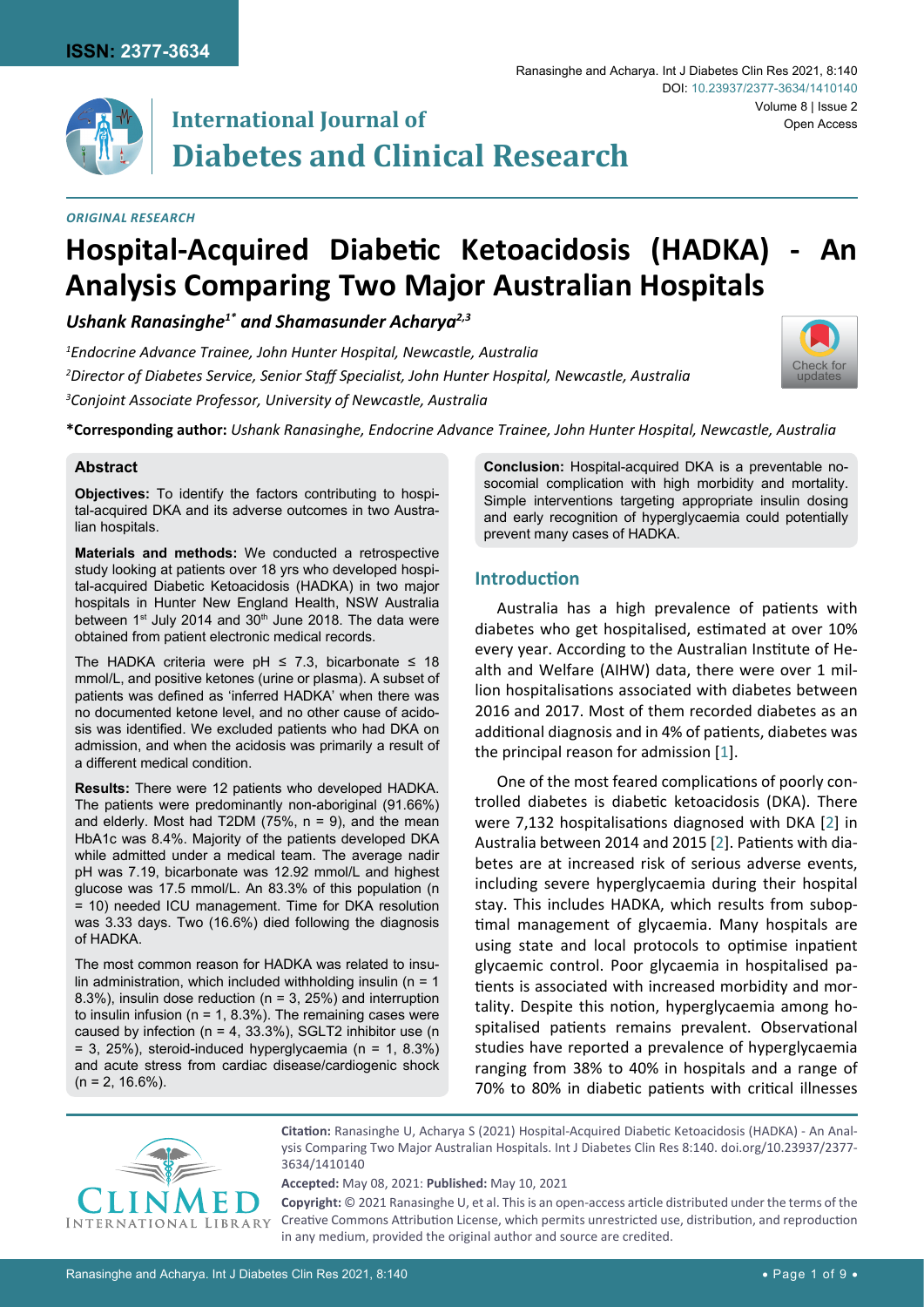#### and surgery [[3](#page-7-3)[,4\]](#page-7-4).

Hospital-acquired DKA (HADKA) is defined as diabetic ketoacidosis, which occurs during a hospital stay while being admitted and treated for different medical conditions other than DKA [[5](#page-7-5)]. The pathophysiology is related to relative or absolute insulin deficiency and an increase in counter-regulatory hormones. According to the national inpatient audit carried out in England and Wales in 2017, all hospital-acquired DKA should be recorded as a serious incident and undertake root cause analysis [[6\]](#page-7-6).

The objectives of this study were to identify the number of HADKA cases in 2 major hospitals in the Hunter New England Health District and conduct a retrospective analysis to identify common contributing factors. We also looked at patient factors, biochemical markers, length of hospital stay and ICU admission rates for the patients with HADKA.

# **Methods**

The study looked at patients admitted between  $1<sup>st</sup>$ July 2014 and 30<sup>th</sup> June 2018 in two major hospitals in the Hunter New England Health District, NSW.

Hospital **A** is the principal referral centre and a tertiary hospital for Newcastle and northern New South Wales, Australia. It has several medical and surgical sub-speciality teams, including a dedicated endocrine and specialist diabetes service with an inpatient diabetes educator service. Hospital B is the primary cancer care centre for the Hunter New England Local Health District. It also provides general medicine and general surgical services. It does not have a dedicated diabetes team or diabetes educator service for inpatients.

During the study period, 476,522 patients were admitted, out of which 47,622 had diabetes (9.99%). The majority of the patients had T2DM ( $n = 4,3854, 92.1\%$ ).

Hunter New England Health Medical Records Department records all hospital-acquired medical conditions with a condition onset flag. Every patient discharge is evaluated and coded for each active medical issue. The data was cross-examined with the admission notes and discharge letters to confirm if the event did indeed occur. The DKA criteria were pH  $\leq$  7.3, bicarbonate  $\leq$  18 mmol/L and ketone detection (plasma or urinary ketones).

# **Inclusion criteria for HADKA:**

1) pH ≤ 7.3

2) Bicarbonate ≤ 18 mmol/L

3) Presence of ketones (plasma ketones or urinary ketones)

# **Exclusion criteria (any of the following):**

1) Presence of DKA on presentation to hospital

2) Acute medical condition to explain acidosis other than DKA (e.g., Acute Kidney Injury)

3) Age < 18

The factors surrounding the development of HA-DKA and its complications were obtained by directly reviewing hospital records, patient notes and biochemistry databases. All possible reasons for HADKA were identified and categorised into groups. We adhered to the RCA guidelines from the National Patient Safety Foundation [[7](#page-7-2)]. Once cases were confirmed, we assessed the primary cause (causes) which led to DKA, time

<span id="page-1-0"></span>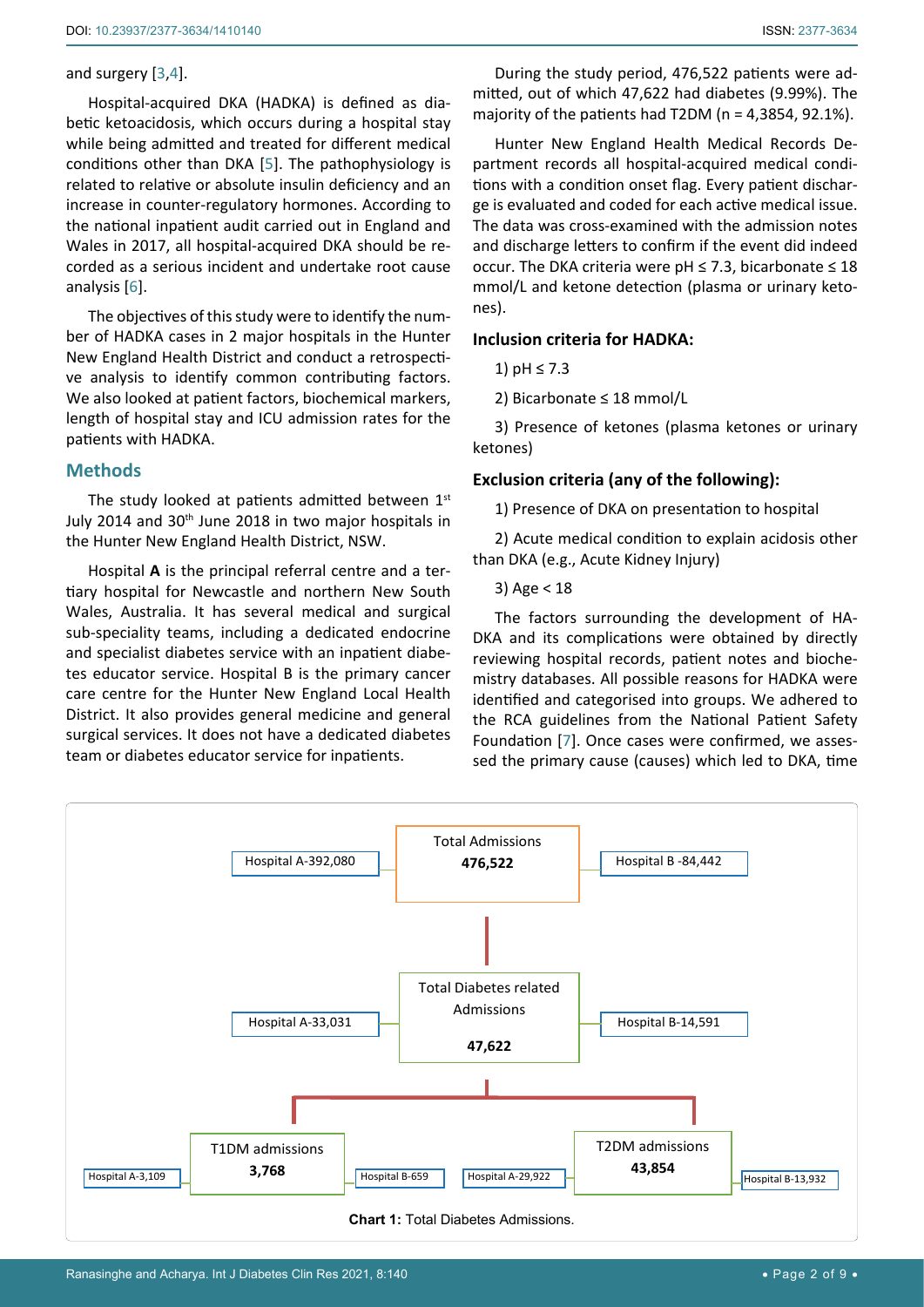to HADKA since the admission (first documented occurrence of acidosis -  $pH \le 7.3$ ), time taken for resolution, and how healthcare staff investigated and eliminated the causes. We also looked at markers of severity (pH, bicarbonate, glucose), need for intensive care admission and death.

We excluded patients whose primary admission diagnosis was DKA. This included any patient diagnosed in the emergency department or at the time of first post-admission review. We also excluded patients who had comorbidities which significantly contributed to acidosis (e.g., acute kidney injury). We did not exclude patients based on glycaemic range to capture euglycaemic HADKA. We included patients who didn't have documented ketones but satisfied all other DKA inclusion criteria, were treated for DKA and did not have another medical condition responsible for the acidosis. This group of patients was labelled "inferred HADKA".

# **Statistical Analysis**

Baseline characteristics are presented as means and as absolute and relative percentages. Comparison of biochemical targets, time for recovery and the duration of hospital stay were performed using chi-square test and unpaired T-test. A P value less than 0.05 was considered statistically significant. All the analyses were performed with the use of DATAtab ([Chart 1\)](#page-1-0).

The study was approved by the Hunter New England Human Research Ethics Committee.

#### **Results**

During the study period, a total of 940 patients were flagged with DKA, out of which 40 had a condition onset flagged for HADKA. Out of these 40 patients, 31 were from Hospital B and only nine from Hospital A ([Chart 2\)](#page-2-0).

Out of the 31 patients from Hospital B, only 5 met all the criteria for HADKA (true HADKA). Three did not have a documented ketone (Inferred HADKA); however, we included them as having had HADKA since there was no identifiable alternative medical condition causing acidosis and they were treated for HADKA. Out of the 9 patients from Hospital A, four had true HADKA. The rest ( $n = 23$  from Hospital B and  $n = 5$  from Hospital A) were wrongly classified as having DKA or had a different acute medical condition other than DKA which was the leading cause of the acidosis.

The overall average age of the group was 64 years (63 years and 66.25 years for Hospital B and Hospital A respectively). The majority of the patients were male  $(n = 8)$  and only four were female. Only one of the patients was aboriginal. All the patients had a diagnosis of

<span id="page-2-0"></span>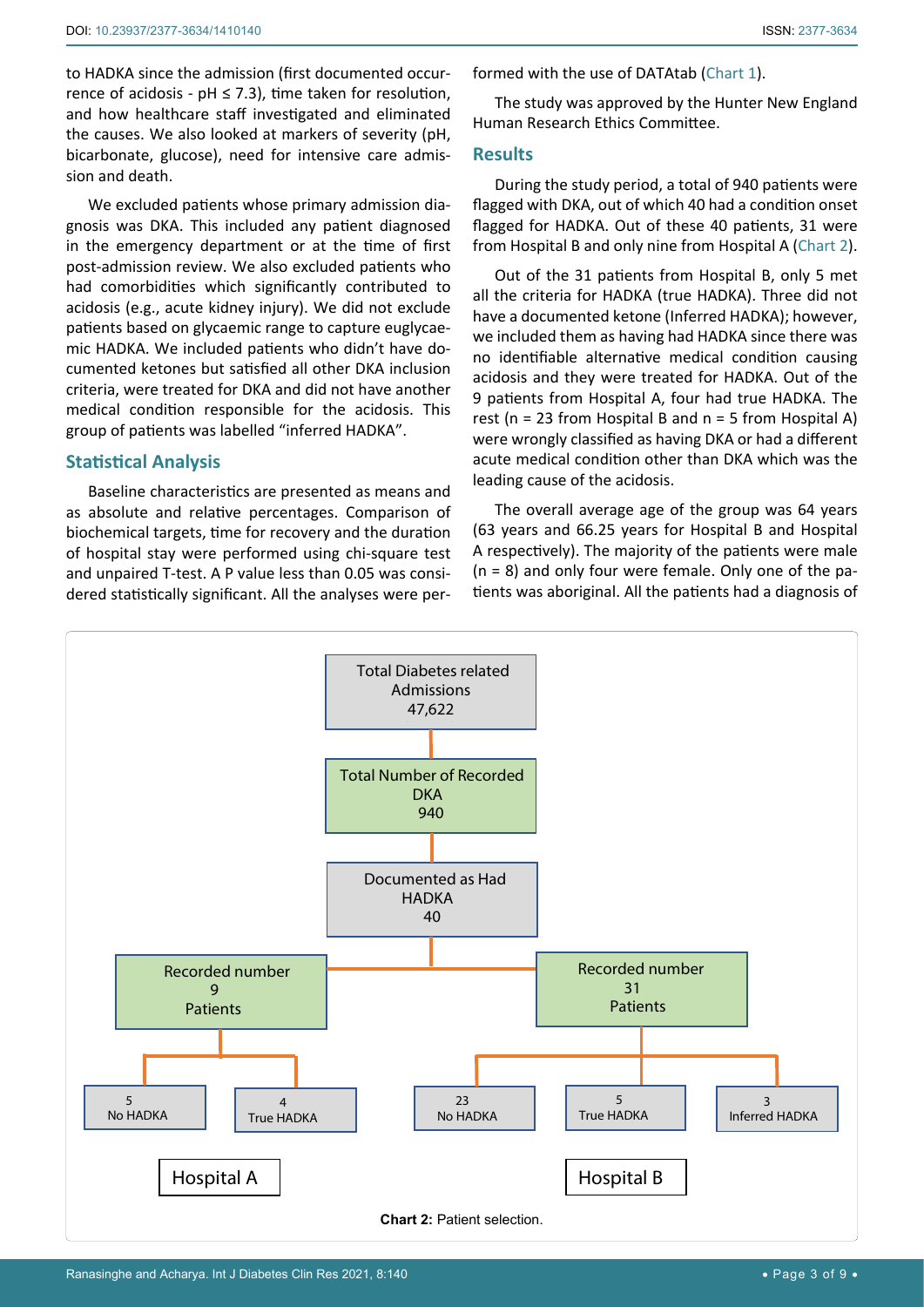diabetes at the time of admission. 9 had T2DM, 2 had T1DM, and 1 had T3cDM (pancreatitis related diabetes). The average HbA1c (within six months of admission) was 8.42%. The majority of the patients were admitted under a medical speciality ( $n = 5$ ), four under a surgical speciality and three under other specialities (Oncology, Haematology) [\(Table 1\)](#page-3-1).

Out of the 12 patients, 7 were admitted with an acute medical condition (either infection, acute coronary syndrome, opioid withdrawal, Mallory-Weiss syndrome or pulmonary embolism) and 3 were admitted with an acute surgical disease (acute pancreatitis, abdominal pain, mucositis). Only 2 were elective admissions (coronary artery bypass surgery) while the others were unplanned emergency admissions ([Table 2](#page-3-2)).

We identified associated chronic medical conditions according to the Australian Institute of Health and Welfare which were asthma, back pain, cancer, cardiovascular disease, chronic obstructive pulmonary disease, mental health conditions, osteoporosis and chronic kidney disease. All of the patients had at least one more chronic medical condition other than diabetes. Five of the patients had two additional chronic medical conditions, and another five patients had three additional chronic medical conditions apart from diabetes ([Table](#page-3-0)  [3](#page-3-0)).

Using common cause analysis, the most prevalent reason for DKA was related to an erroneous insulin administration ( $n = 5$ , 41.66%). This included withholding insulin (n = 1, 8.33%), insulin dose reduction (n = 3, 25%) and interruption to insulin infusion due to kinking of the access line (n = 1, 8.33%). Another 4 cases were related to infection (n = 4, 33.33%), 3 related to SGLT2 inhibitors  $(n = 3, 25\%)$ , 1 related to steroid-induced hyperglycaemia ( $n = 1$ , 8.33%) and 2 cases related to acute stress associated with cardiac disease ( $n = 2$ , 16.66%). Two of the patients had more than one contributing factor for developing HADKA ([Table 4\)](#page-4-0).

All patients developed HADKA after 24 hours following their admission. The average time taken for the development of HADKA from the time of admission was 3.75 days for Hospital A, and 3.85 days Hospital B.

At the time which the patients had HADKA, the nadir average pH was 7.19 (need range) and the lowest average bicarbonate was 12.92 mmol/L. The maximum average glucose reading was 17.52 mmol/L (give range). In the patients who developed HADKA related to SGLT2 inhibitor therapy, the average highest recorded blood

| <b>Demographics</b>   |                   | <b>Hospital A</b> | <b>Hospital B</b> | <b>All patients</b> | P value |
|-----------------------|-------------------|-------------------|-------------------|---------------------|---------|
| Age                   |                   | 66.25 (58-74)     | 63(33-88)         | 64.08               | 0.72    |
| Ethnicity             | Aboriginal        | $\mathbf{1}$      | 0                 |                     |         |
|                       | Non-Aboriginal    | 3                 | 8                 | 11                  | 0.16    |
| Sex                   | Male              | $\overline{2}$    | 6                 | 8                   |         |
|                       | Female            | 2                 | 2                 | 4                   | 0.43    |
| <b>Diabetes</b>       | T <sub>1</sub> DM | 1                 |                   | 2                   |         |
|                       | T2DM              | 3                 | 6                 | 9                   | 0.45    |
|                       | Other             |                   |                   |                     |         |
| MeanHbA1c             |                   | $7.42\% \pm 2.26$ | $9.22\% \pm 2.13$ | $8.42\% \pm 2.37$   | 0.31    |
| <b>Admission Team</b> | Medical           | 1                 | 4                 | 5                   |         |
|                       | Surgical          | 3                 |                   | 4                   | 0.81    |
|                       | Other             | 0                 | 3                 | 3                   |         |

<span id="page-3-1"></span>**Table 1:** Patient demographics.

<span id="page-3-2"></span>**Table 2:** Type of hospital admission.

|                                 | <b>Hospital A</b> | Hospital B | <b>All patients</b> | P value |
|---------------------------------|-------------------|------------|---------------------|---------|
| Acute medical admission         |                   |            |                     |         |
| Acute surgical admission        |                   |            |                     | 0.711   |
| <sup>⊦</sup> Elective procedure |                   |            |                     |         |

<span id="page-3-0"></span>

| <b>Table 3: Associated chronic medical conditions.</b> |
|--------------------------------------------------------|
|                                                        |

| Number of chronic medical conditions (excluding diabetes) | <b>Hospital A</b> | <b>Hospital B</b> | <b>All patients</b> |
|-----------------------------------------------------------|-------------------|-------------------|---------------------|
|                                                           |                   |                   |                     |
|                                                           |                   |                   |                     |
|                                                           |                   |                   |                     |
|                                                           |                   |                   |                     |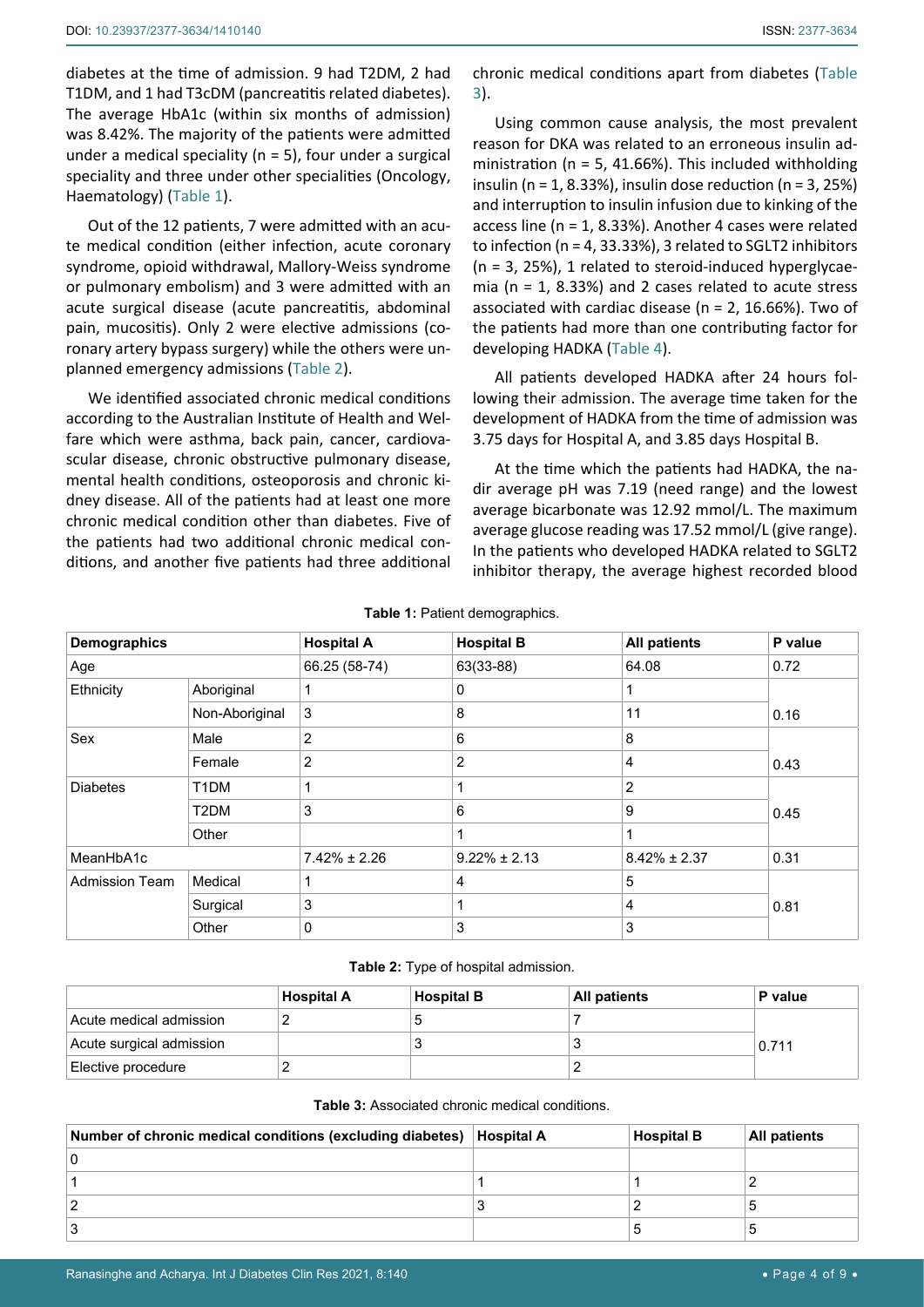| Cause                     |                                  | <b>Hospital A</b> | <b>Hospital B</b> | <b>All patients</b> |
|---------------------------|----------------------------------|-------------------|-------------------|---------------------|
| Insulin administration    | Withholding insulin              |                   |                   |                     |
|                           | Insulin dose reduction           |                   | 2, (3)            | 2, (3)              |
|                           | Interruption to insulin infusion |                   | 0                 |                     |
| <b>Infection</b>          |                                  |                   | 3, (4)            | 3, (4)              |
| Steroid use               |                                  |                   |                   |                     |
| SGLT2 inhibitor           |                                  | 2, (3)            | 0                 | 2, (3)              |
| Acute stress from disease |                                  | (1)               |                   | 1, (2)              |

#### <span id="page-4-0"></span>**Table 4:** Factors contributing to HADKA.

(In brackets - when more than one causative factor is present).

|                               | <b>Hospital A</b>      | <b>Hospital B</b>      | <b>All patients</b>  | P value |
|-------------------------------|------------------------|------------------------|----------------------|---------|
| pH                            | $7.24 \pm 0.05$        | $7.13 \pm 0.06$        | $7.19 \pm 0.07$      | 0.089   |
| Glucose                       | $16.12 \pm 10.63$      | $18.22 \pm 3.84$       | $17.52 \pm 6.43$     | 0.6     |
| <b>Bicarbonate</b>            | $15.42 \pm 2.43$       | $11.67 \pm 6.38$       | $12.92 \pm 5.56$     | 0.29    |
|                               |                        |                        |                      |         |
| Time to recovery              | $3.5$ days $\pm 1.73$  | 3.25 days $\pm 2.86$   | 3.33 days $\pm 2.46$ | 0.87    |
| Time to DKA from<br>admission | $3.75$ days $\pm 2.88$ | $3.85$ days $\pm 2.50$ | 3.83 days $\pm 2.50$ | 0.94    |
| Duration of admission         | 15.25                  | 15.83                  | 15.6                 | 0.84    |
|                               |                        |                        |                      |         |
| ICU admission                 | 3                      | 7                      | 10                   | 0.69    |
| Mortality                     | $\mathbf{0}$           | 2                      | 2                    | 0.31    |

<span id="page-4-1"></span>

| <b>Table 5:</b> Biochemical and clinical outcomes of HADKA. |  |
|-------------------------------------------------------------|--|
|-------------------------------------------------------------|--|

Plus–minus values are means ± SD.

<span id="page-4-2"></span>**Table 6:** Specialized diabetes care for patients with HADKA.

|                                   | <b>Hospital</b><br>А | Hospital   All<br>в | patients |
|-----------------------------------|----------------------|---------------------|----------|
| Diabetes educator<br>review       |                      |                     | 4        |
| Inpatient diabetes team<br>review | 4                    |                     |          |

glucose reading was 10.8 mmol/L. 10 out of 12 patients needed ICU admission during their management of HADKA. 2 patients died after developing HADKA. The average time for HADKA resolution was 3.33 days. The average duration of hospital admission was 15.6 days ([Table 5](#page-4-1)).

Out of the total of 12 patients, 11 were treated with insulin infusion and 1 was treated with just subcutaneous insulin. All the patients from Hospital A were reviewed by the diabetes educator and the hospital diabetes team. In Hospital B, however, none of the patients were reviewed by a diabetes educator or a team specialised in diabetes care [\(Table 6\)](#page-4-2).

### **Discussion**

Hospital-acquired DKA is a dangerous complication which may present itself in diabetic patients who are admitted to a hospital. Diabetes is a major comorbidity in patients who get admitted to a hospital. In our study, 9.99% of total hospital admissions had diabetes, similar to other major studies (10%) [[8](#page-7-7)]. According to the National Diabetes Inpatient Audit England and Wales 2017, DKA during the hospital stay was around 4% [[6\]](#page-7-6). In our study, the overall HADKA rate was low (0.02%), which might be due to underdiagnosis and poor electronic data recording rather than a true reflection of the prevalence of HADKA. However, Hospital B had many more occurrences than Hospital A which has a dedicated diabetes unit. In Hospital A, the HADKA occurrence was 0.01% compared to 0.05% in Hospital B (*p*-value .007).

Insulin errors resulted in most cases of HADKA. Insulin is vital for patients with T1DM and some T2DM patients, but administration errors can lead to severe complications. An Australian survey including 11 hospitals and 2,308 adult inpatients in metropolitan Melbourne reported 25% (range: 15.7-35.1%) of diabetes prevalence, and almost half of them were treated with insulin alone or in combination with oral hypoglycaemic agents [[9](#page-7-8)]. There is clear evidence to suggest that insulin errors are the most common medication error in hospitals. As per the National Patient Safety Agency in the United Kingdom, a total of 16,600 incidents involving insulin were identified in England and Wales from November 2003 to November 2009, amongst which 18 incidents had fatal and devastating outcomes and 1,042 incurred moderate harm [[10](#page-7-9)]. The National Diabetes Inpatient Audit in 2017 revealed that 22.7% of inpatient medication charts had at least one insulin medication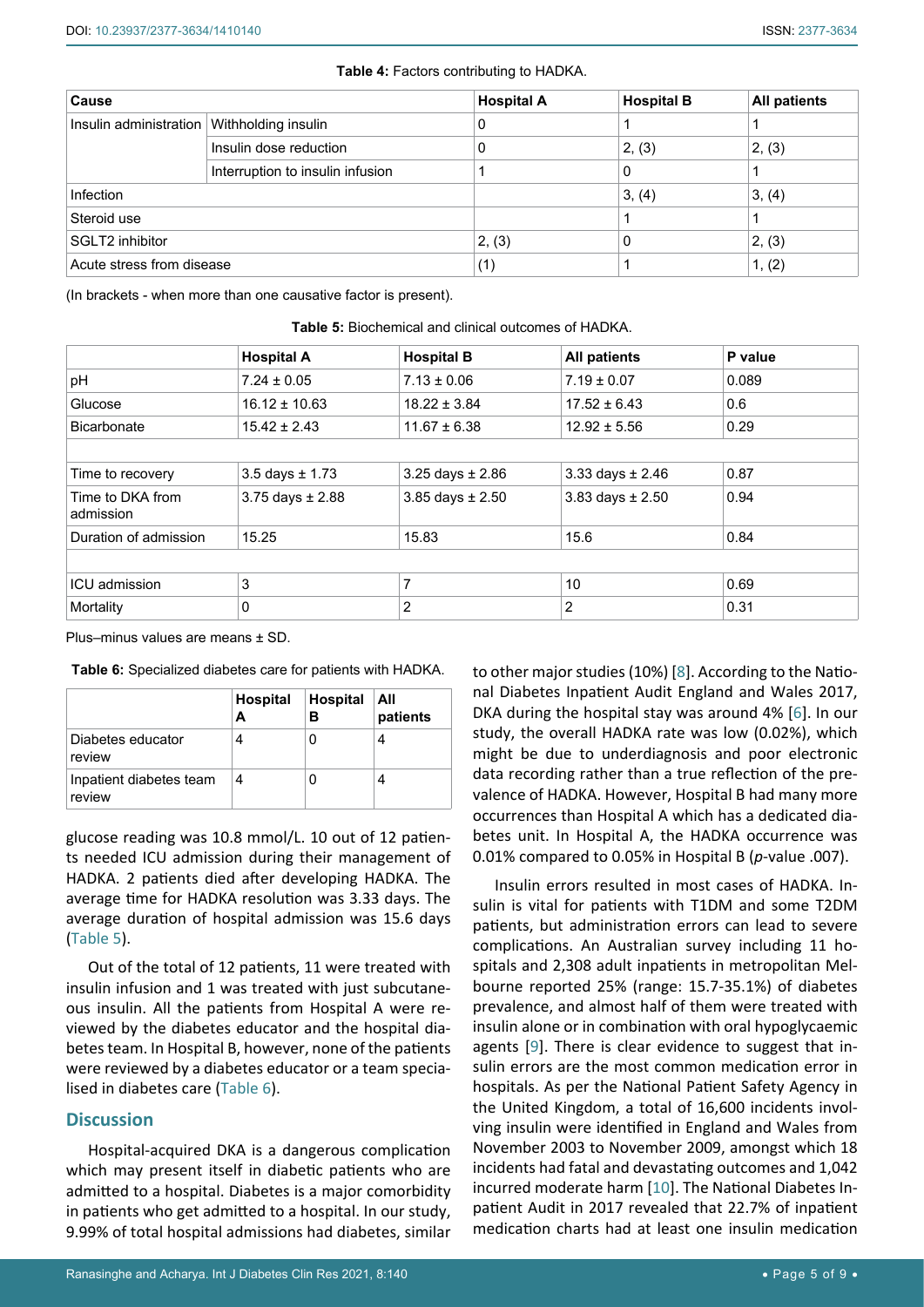error [[6](#page-7-6)]. The incidence was even higher in a study done at St Vincent's Hospital in Sydney, Australia which showed that 41.5% of insulin charts revealed one or more prescription or administration errors in 2013 [[11](#page-7-10)].

The most common cause of insulin administration errors found in our study was inappropriate dose reduction. Glucose metabolism is maintained by an interaction of glucoregulatory hormones - insulin and counterregulatory hormones (glucagon, cortisol, growth hormone and catecholamines). Insulin controls hepatic glucose production by suppressing hepatic gluconeogenesis and glycogenolysis. In insulin-sensitive tissues such as muscle, insulin promotes protein anabolism, glucose uptake and glycogen synthesis while inhibiting glycogenolysis and protein breakdown. Insulin is a potent inhibitor of lipolysis, free fatty acid oxidation and ketogenesis. Counterregulatory hormones (glucagon, cortisol, growth hormone and catecholamines) also play an essential role in regulating glucose production and utilisation. Glucagon is the most important glycogenolytic hormone; therefore, it regulates hepatic glucose production during normal state and in every state of hyperglycaemia. During stress, an excess concentration of counter regulatory hormones results in altered carbohydrate metabolism by inducing insulin resistance, increasing hepatic glucose production, downregulation of insulin release from beta-cells and reduction of peripheral glucose utilisation [[12](#page-7-11)[,13](#page-7-12)]. Patients are under constant stress during their hospital stay, which results in the release of an excess concentration of counterregulatory hormones leading to hyperglycaemia. Pre-admission insulin doses are insufficient to maintain the plasma glucose in the target range, and dose escalation should happen promptly to avoid hyperglycemic complications such as HADKA ([Figure 1\)](#page-5-0).

One of the most remarkable findings was that most of the patients who developed HADKA were elderly patients with T2DM. It is mostly believed that DKA is a serious complication of young T1DM patients rather than of patients with T2DM. DKA occurs when there is a relative deficiency of insulin and imbalance between insulin and counter-regulatory hormones. Older adults with T2DM can have low intrinsic insulin production from reduced beta-cell mass and are vulnerable in developing DKA during stressful situations such as hospital admissions. In a study which looked at 138 patients admitted for moderate-to-severe DKA in a major university hospital in the United States, 30 patients had type 2 diabetes and infections were present in 48.4% of the type 2 diabetes admissions [[14](#page-8-0)]. Lack of awareness among the medical staff that DKA can occur with T2DM may be responsible for these patients' insulin errors and this will likely result in delayed diagnosis as a consequence of failure to order tests on ketone levels.

Out of the 8 HADKA cases from hospital B, 3 did not have recorded ketones even when the BGLs were over 20 mmol/L with acidosis. This is likely to result in underdiagnosis of HADKA, especially in milder forms. This could be related to traditional teaching that DKA is only seen in type 1 diabetes and not in type 2 diabetes. Studies show that DKA in the elderly is often associated with sepsis, atrial fibrillation, polypharmacy, acute kidney injury (AKI), and dementia [[15](#page-8-1)]. As a result, DKA in elderly patients is often masked by various clinical conundrums, which may mask the disease pathology and lead to a delay in the diagnosis and management of DKA.

<span id="page-5-0"></span>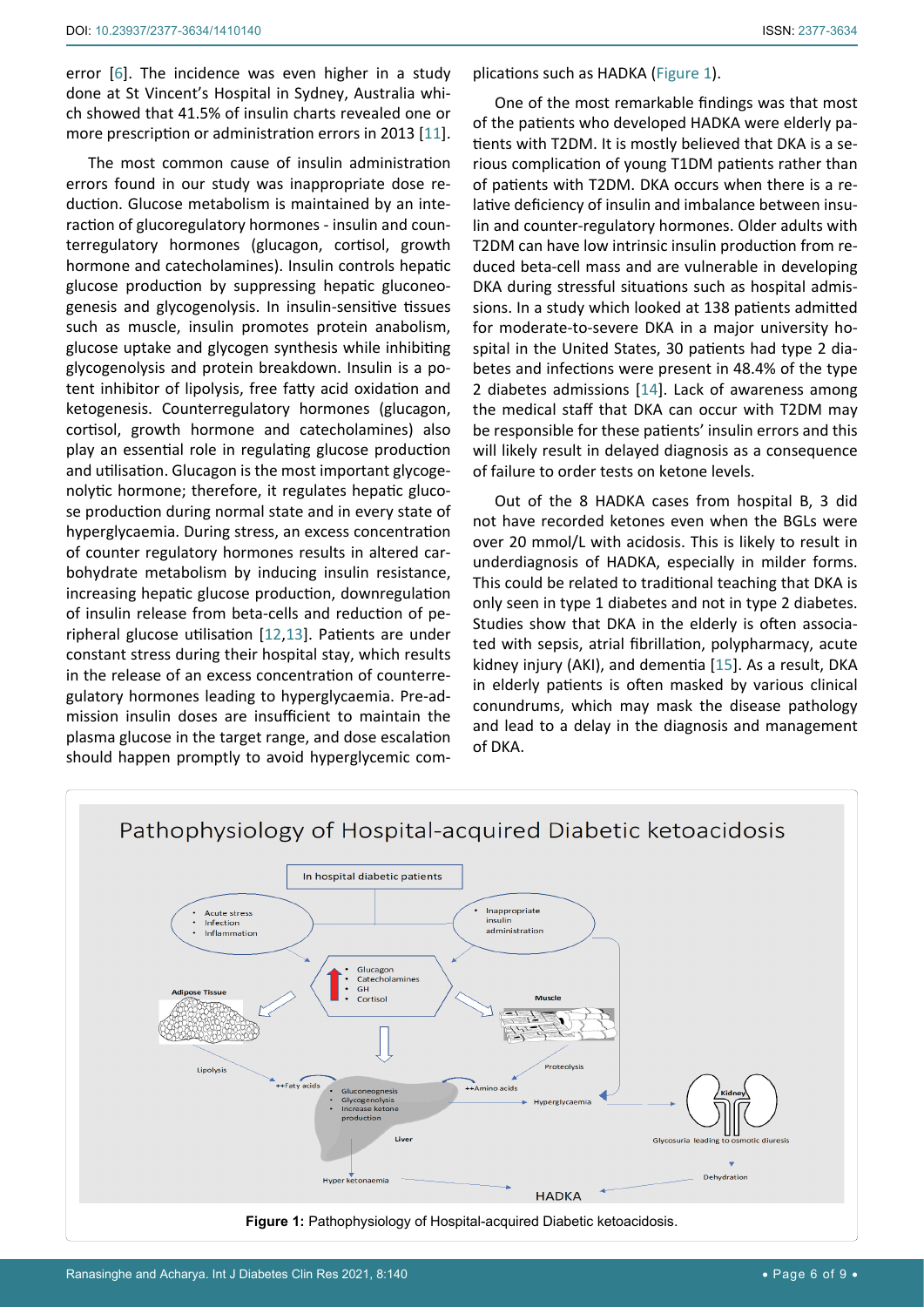The NSW insulin chart guidelines recommend checking ketones if T1DM with BGLs is higher than 15 mmol/L. It will be necessary to review similar studies in the future and revisit guidelines to recommend checking ketones for all patients with BGLs above 15 mmol/l in the hospital.

There were 3 HADKA cases related to SGLT2 inhibitor therapy. All 3 patients developed euglycemic DKA (average highest BGL = 10.8 mmol/L), a known severe complication of this medication [[16\]](#page-8-7). According to the European Medicines Agency (EMA) announcement, as of May 2015, a total of 101 cases of DKA have been reported worldwide in T2DM patients treated with SGLT2 inhibitors, with an estimated exposure over 0.5 million patient-years [[17](#page-8-8)]. With new evidence on the benefits of using SGLT2 inhibitors in both diabetic and non-diabetic patients (heart failure), the prevalence of HADKA is- likely to increase [[18](#page-8-9)]. All medical teams should be aware of the DKA risk associated with SGLT2 inhibitors, and the medication should be discontinued at the time of admission in high-risk patients. In addition to this, hospital insulin charts and guidelines should highlight the risks associated with SGLT2 inhibitors.

Hospital A had a lower number of HADKA cases, faster recovery from DKA as well as less number of deaths after HADKA compared to Hospital B. Patients from Hospital B were sicker (worse pH, bicarbonate and blood glucose) and needed ICU management. All patients with HADKA from Hospital A were reviewed by the inpatient diabetes team and the diabetes educator. On the contrary, none of the Hospital B patients had any input from a specialised diabetes service or a diabetes educator. A dedicated diabetic team and a diabetes educator likely helped lower cases of HADKA and promote faster recovery. A study from 2018 showed that an inpatient specialised management team reduced secondary diabetes complications as well as inpatient costs, and also improved care transition and adherence to follow-up [[19](#page-8-10)]. According to Levetan, et al. obtaining an endocrinology consultation, either alone or as part of a multidisciplinary diabetes team (endocrinologist, diabetes nurse educator, and a registered dietitian), reduced the length of hospital stay in patients admitted with the principal diagnosis being diabetes or its complications (hyperosmolar state, diabetic ketoacidosis and uncontrolled diabetes) [[20](#page-8-11)]. In the same study, the average length of stay of the diabetes team patients was  $3.6 \pm$ 1.7 days compared to 8.2  $\pm$  6.2 days for patients in the no-consultation group and  $5.5 \pm 3.4$  days for the patients who received a traditional individual endocrine consultation. The reasons outlined as contributing towards a shortened length of stay were more rapid normalisation of glucose levels, more efficient transition from intravenous to subcutaneous insulin, a faster transition to definitive insulin or an oral medication regimen and more effective diabetes survival skills. In a study looking at more than 100,000 hospitalised patients with diabetic ketoacidosis, patients cared for by endocrinologists had a shorter hospital stay and a lower readmission rate for DKA than the patients managed by generalists [[21\]](#page-8-2). These studies also highlight that there is a substantial potential opportunity for cost savings from improved hospital outcomes, reduced mortality and shortened length of stay for patients with diabetes and hospital-related hyperglycaemia.

Given the variety of clinical situations in the inpatient setting, it is common for medical centres to establish an inpatient diabetes team dedicated to managing inpatient hyperglycaemia through these transitions. There is ample evidence that these teams improve inpatient glucose ranges and with early consultation, they may reduce lengths of hospital stay [[22\]](#page-8-3). Perhaps most significantly, using hospitalisation as an opportunity to educate a patient about diabetes and to optimise their treatment may improve long-term outpatient glycaemic control as well.

According to the Australian Institute of Health and Welfare, between 2014 and 2015, the average length of hospital stay in a public hospital was 2.7 days [[2\]](#page-7-1). The average length of stay for patients with diabetes was 2.5 to 3 days longer than for those without, irrespective of age, socioeconomic status, admission type or case complexity [[8](#page-7-7)]. In our study, the average length of hospital stay was 15.6 days which is much higher than the length of stay for the general admission patients. All of the patients had at least one other chronic medical condition and more than 80% of the patients had two or more chronic medical statuses apart from diabetes, at the time of admission. This is unlikely with young T1DM patients who mostly do not have chronic medical conditions. The average length of stay in the hospital for DKA among children and young people with type 1 diabetes was 2.9 days, with the length of stay similar for males and females (2.8 and 2.9 days, respectively) [[2](#page-7-1)]. A retrospective study looking at trends in hospital admission for diabetic ketoacidosis (DKA) in adults with type 1 diabetes mellitus (T1DM) and type 2 diabetes mellitus (T2DM) from 1998 to 2013 in England showed that adults with T1DM were more likely to be discharged earlier than adults with T2DM [[23](#page-8-4)].

The majority of patients (83.3%) in our study needed ICU admission. It is estimated that about 2% to 20% of acute hospital admissions receive ICU care during their hospital stay [[24](#page-8-5)]. A study looking at the New York State Inpatient Database between 2005 and 2007 identified that a median of 11.8% of all inpatient admissions needed ICU management during their hospitalisation [[25\]](#page-8-6). The study also pointed out that 52.6% of patients with DKA required ICU care. The majority of the patients were young adults. Patients with HADKA may be likely to have higher ICU admission rates than patients admitted with DKA due to older age of presentation, a greater number of comorbidities and delay in identifying and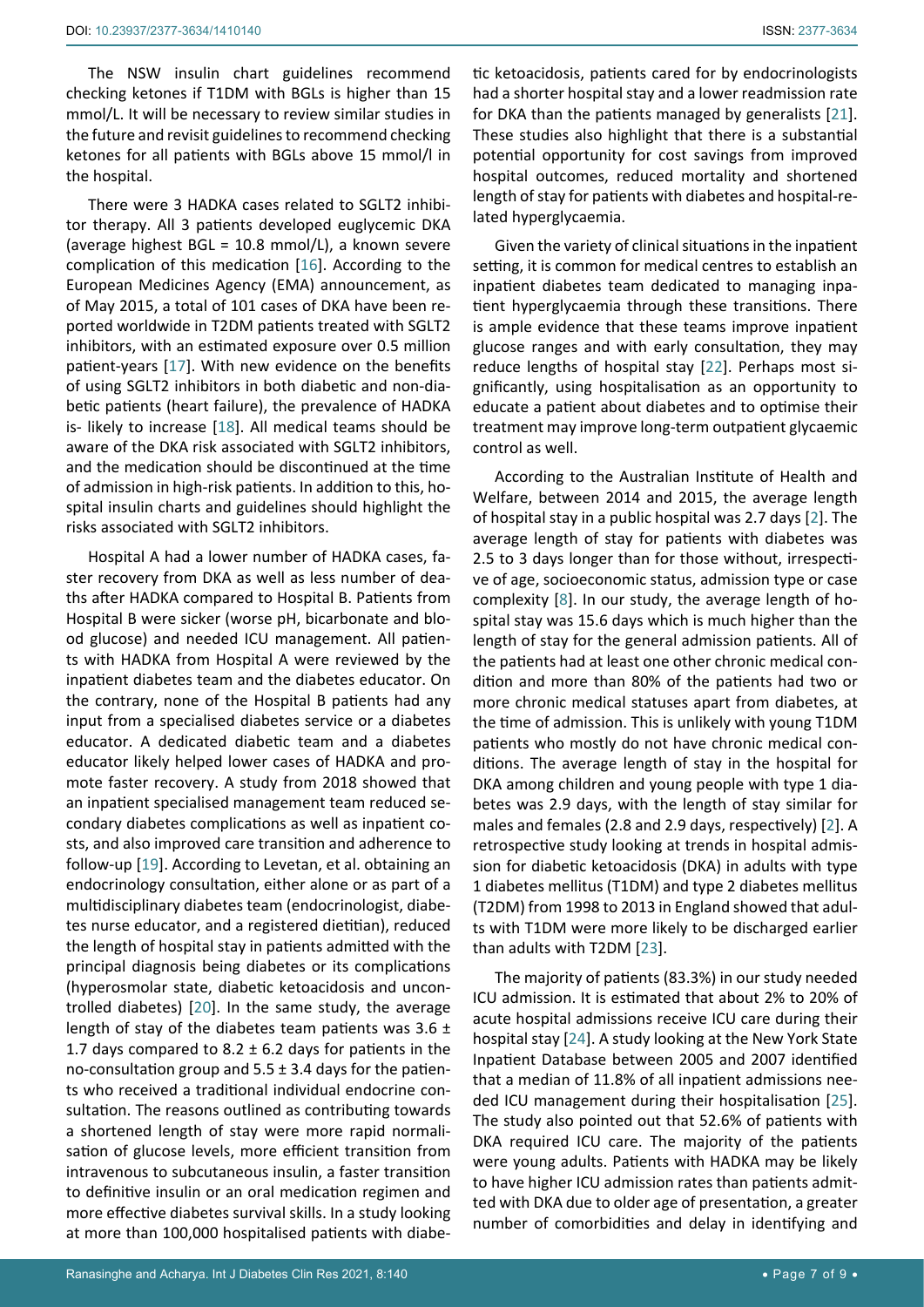escalating treatment. Future studies using randomised prospective design are needed to verify these results.

There were several limitations to this study. With regards to recruitment, the sample number is small, making it difficult to draw firm conclusions. This study also leads us to believe that there have been several false negatives that were not recruited. This is because a considerable number of patients were wrongly coded with HADKA. Although this represents a false positive and was therefore excluded, the process of coding patients with HADKA had errors. This process is first based on coders reviewing discharge summaries for mention of DKA. Subsequently, these patients are cross-correlated with whether they also had a health staff-initiated flagging of 'hospital-related event'. HADKA was then flagged if both occurred for the same patient. This system is open to error. Another limitation of this study is the variation in the documentation of ketone levels for these patients. Of the three inclusion criteria for HADKA, only ketone levels are not automatically stored electronically in the laboratory database. Some patients had only urinary ketone measurements. Documentation of this finding was variable. This could have resulted in the underdiagnosis of HADKA. An attempt to minimise this effect was made by having a group of 'inferred HADKA' patients.

### **Future Directions**

HADKA remains a serious underdiagnosed nosocomial complication with high morbidity and mortality. All hospitals should identify cases of HADKA and conduct root cause analysis and common cause analysis to understand all contributory factors. Better electronic documentation and coding to identify HADKA will ease this process. The National Safety and Quality Health Service (NSQHS) classifies a hospital-acquired complication (HAC) as an incident for which clinical risk mitigation strategies may reduce (but not necessarily eliminate) the risk of that complication occurring. It recognises 16 lists of high-priority HACs which were created through a clinician-driven process. Under the sub-category of endocrine, it recognises malnutrition and hypoglycemia as high priority HACs [[26](#page-8-12)]. HADKA should be recognised as well.

All healthcare practitioners should be aware of the risk of HADKA in diabetic patients, and all cases of HA-DKA should be reported as significant incidents and alongside being reported in the Incident Information Management System. Online e-learning modules discussing HADKA can help increase vigilance among healthcare workers, in preventing HADKA. Inpatient hyperglycaemia guidelines and insulin prescribing charts should highlight the necessity to monitor ketones for all patients when the BGLs are above 15 mmol/L and there is a risk of euglycaemic diabetic ketoacidosis with SGLT2 inhibitors. Establishing a dedicated inpatient diabetes/endocrine service will help prevent serious diabetic complications such as HADKA. A good start to recognising

the true HADKA burden in our hospitals is designing a prospective study to capture and analyse this problem.

#### **Summary**

HADKA remains a serious hospital-acquired complication with high morbidity and mortality. The National Diabetic Audit by NHS, UK strongly recommends recording all hospital-acquired DKA as Serious Incidents and undertake root cause analysis [[6](#page-7-6)]. Elderly patients with comorbidities have the greatest risk of developing HADKA with poorer outcomes. Even though HADKA remains a serious complication, there is a lack of studies looking at root cause analysis in Australia. While policy interventions may be necessary to prevent HADKA, our results point to the need for future work to clarify our findings and identify practical solutions.

### **References**

- <span id="page-7-0"></span>1. [Australian Institute of Health and Welfare \(2020\) Diabetes.](https://www.aihw.gov.au/reports/diabetes/diabetes/contents/what-is-diabetes)
- <span id="page-7-1"></span>2. [Australian Institute of Health and Welfare \(2016\) Diabetic](https://www.aihw.gov.au/reports/diabetes/diabetic-ketoacidosis-dka-among-children-and-young-people-with-type-1-diabetes/contents/table-of-contents)  [ketoacidosis \(DKA\) among children and young people with](https://www.aihw.gov.au/reports/diabetes/diabetic-ketoacidosis-dka-among-children-and-young-people-with-type-1-diabetes/contents/table-of-contents)  [type 1 diabetes.](https://www.aihw.gov.au/reports/diabetes/diabetic-ketoacidosis-dka-among-children-and-young-people-with-type-1-diabetes/contents/table-of-contents)
- <span id="page-7-3"></span>3. [Umpierrez GE, Isaacs SD, Bazargan N, You X, Thaler LM,](https://pubmed.ncbi.nlm.nih.gov/11889147/)  [et al. \(2002\) Hyperglycemia: An independent marker of](https://pubmed.ncbi.nlm.nih.gov/11889147/)  [in-hospital mortality in patients with undiagnosed diabetes.](https://pubmed.ncbi.nlm.nih.gov/11889147/)  [J Clin Endocrinol Metab 87: 978-982.](https://pubmed.ncbi.nlm.nih.gov/11889147/)
- <span id="page-7-4"></span>4. [Yamada T, Shojima N, Noma H, Yamauchi T, Kadowaki](https://pubmed.ncbi.nlm.nih.gov/27637719/)  [T \(2017\) Glycemic control, mortality, and hypoglycemia in](https://pubmed.ncbi.nlm.nih.gov/27637719/)  [critically ill patients: A systematic review and network me](https://pubmed.ncbi.nlm.nih.gov/27637719/)[ta-analysis of randomized controlled trials. Intensive Care](https://pubmed.ncbi.nlm.nih.gov/27637719/)  [Med 43: 1-15.](https://pubmed.ncbi.nlm.nih.gov/27637719/)
- <span id="page-7-5"></span>5. [Zimmerman C \(2019\) Iatrogenic complications of diabetes](https://elischolar.library.yale.edu/cgi/viewcontent.cgi?article=3546&context=ymtdl)  [mellitus: An examination of hospital-acquired diabetic keto](https://elischolar.library.yale.edu/cgi/viewcontent.cgi?article=3546&context=ymtdl)[acidosis and severe outpatient hypoglycemia. Yale Medici](https://elischolar.library.yale.edu/cgi/viewcontent.cgi?article=3546&context=ymtdl)[ne Thesis Digital Library, 3546.](https://elischolar.library.yale.edu/cgi/viewcontent.cgi?article=3546&context=ymtdl)
- <span id="page-7-6"></span>6. [Digital NHS \(2018\) National Diabetes Inpatient Audit 2017](https://digital.nhs.uk/data-and-information/publications/statistical/national-diabetes-inpatient-audit/national-diabetes-inpatient-audit-nadia-2017)  [Report. Diabetes, UK.](https://digital.nhs.uk/data-and-information/publications/statistical/national-diabetes-inpatient-audit/national-diabetes-inpatient-audit-nadia-2017)
- <span id="page-7-2"></span>7. [National Patient Safety Foundation \(2015\) RCA2: Impro](https://www.ashp.org/-/media/assets/policy-guidelines/docs/endorsed-documents/endorsed-documents-improving-root-cause-analyses-actions-prevent-harm.ashx)[ving root cause analysis and actions to prevent harm.](https://www.ashp.org/-/media/assets/policy-guidelines/docs/endorsed-documents/endorsed-documents-improving-root-cause-analyses-actions-prevent-harm.ashx)
- <span id="page-7-7"></span>8. [Comino EJ, Harris MF, Islam F, Tran DT, Jalaludin B, et al.](https://pubmed.ncbi.nlm.nih.gov/25609196/)  [\(2015\) Impact of diabetes on hospital admission and length](https://pubmed.ncbi.nlm.nih.gov/25609196/)  [of stay among a general population aged 45 year or more:](https://pubmed.ncbi.nlm.nih.gov/25609196/)  [A record linkage study. BMC Health Serv Res 15: 12.](https://pubmed.ncbi.nlm.nih.gov/25609196/)
- <span id="page-7-8"></span>9. [Bach LA, Ekinci EI, Engler D, Gilfillan C, Hamblin PS, et al.](https://pubmed.ncbi.nlm.nih.gov/25222457/)  [\(2014\) The high burden of inpatient diabetes mellitus: The](https://pubmed.ncbi.nlm.nih.gov/25222457/)  [Melbourne Public Hospitals Diabetes Inpatient Audit. Med](https://pubmed.ncbi.nlm.nih.gov/25222457/)  [J Aust 201: 334-338.](https://pubmed.ncbi.nlm.nih.gov/25222457/)
- <span id="page-7-9"></span>10. [Cousins D, Rosario C, Scarpello J \(2011\) Insulin, hospitals](https://pubmed.ncbi.nlm.nih.gov/21404780/)  [and harm: A review of patient safety incidents reported to](https://pubmed.ncbi.nlm.nih.gov/21404780/)  [the National Patient Safety Agency. Clin Med \(Lond\) 11:](https://pubmed.ncbi.nlm.nih.gov/21404780/)  [28-30.](https://pubmed.ncbi.nlm.nih.gov/21404780/)
- <span id="page-7-10"></span>11. [Taylor JE, Campbell LV, Zhang L, Greenfield JR \(2018\)](https://pubmed.ncbi.nlm.nih.gov/30517999/)  [High diabetes prevalence and insulin medication errors in](https://pubmed.ncbi.nlm.nih.gov/30517999/)  [hospital patients. Intern Med J 48: 1529-1532.](https://pubmed.ncbi.nlm.nih.gov/30517999/)
- <span id="page-7-11"></span>12. [Kitabchi AE, Umpierrez GE, Miles JM, Fisher JN \(2009\)](https://pubmed.ncbi.nlm.nih.gov/19564476/)  [Hyperglycemic crises in adult patients with diabetes. Dia](https://pubmed.ncbi.nlm.nih.gov/19564476/)[betes Care 32: 1335-1343.](https://pubmed.ncbi.nlm.nih.gov/19564476/)
- <span id="page-7-12"></span>13. [Dorin RI, Qualls CR, Torpy DJ, Schrader RM, Urban FK](https://pubmed.ncbi.nlm.nih.gov/25365720/)  [\(2015\) Reversible increase in maximal cortisol secretion](https://pubmed.ncbi.nlm.nih.gov/25365720/)  [rate in septic shock. Crit Care Med 43: 549-556.](https://pubmed.ncbi.nlm.nih.gov/25365720/)